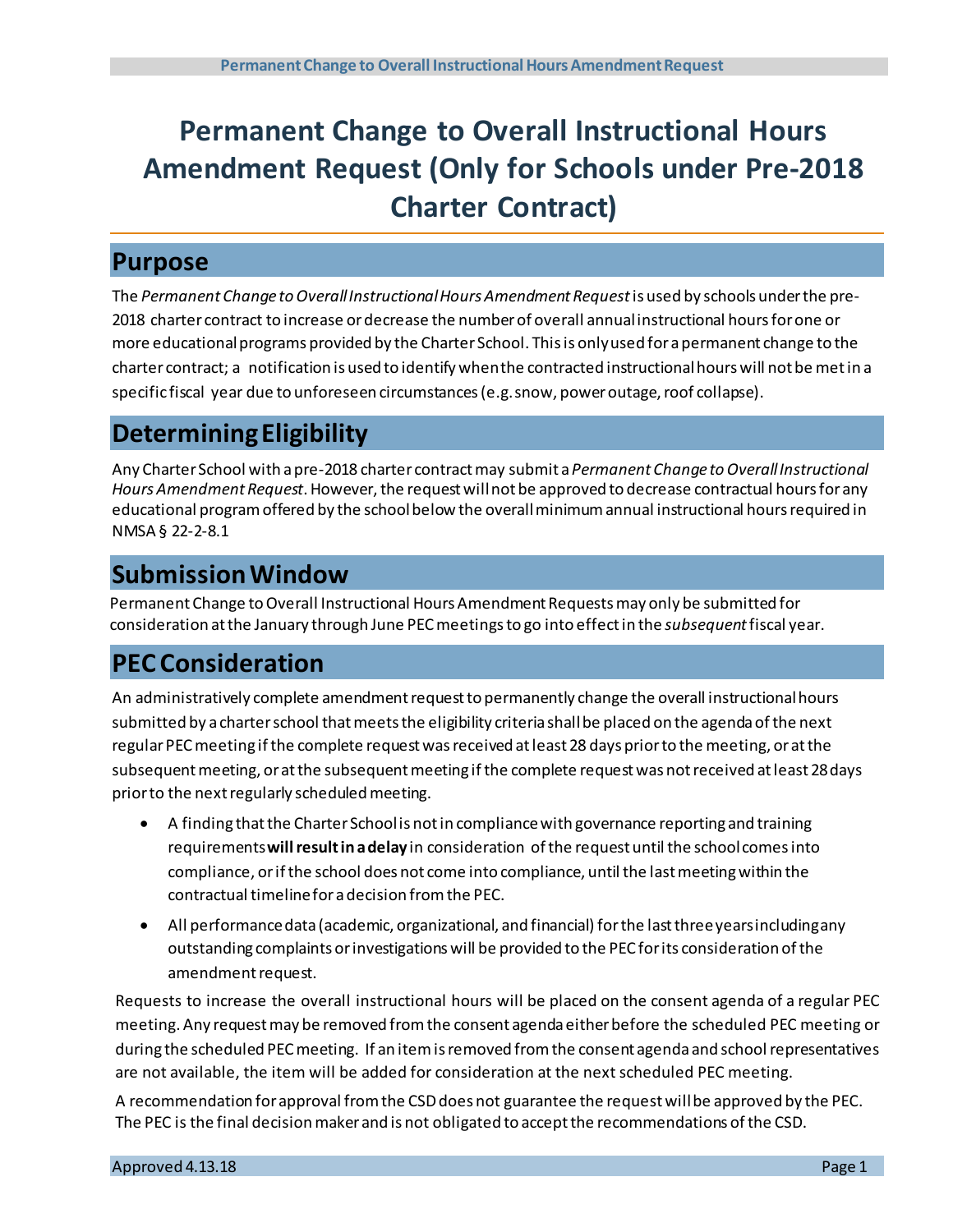### **Recommendation and Approval Factors**

The recommendation from the PEC's authorized representatives and the PEC's decision to approve or deny a *Permanent Change to Overall Instructional Hours Amendment Request*will be based on the following considerations.

The proposed instructional hours meet the overall minimum instructional hours required in Section 22-2-8.1 NMSA.

The Amendment Request proposes an increase in instructional hours or the change (decrease) does not change the essence of the school's program.

The applicant demonstrated capacity to successfully implement the requested change.

### **Instructions for the Request**

#### **If you have questions about completing the formor uploading documents, contact**

**charter.schools@state.nm.us.** Complete allrequired fields and attachments(denoted by "\*").

### *Form Fields*

| <b>Field</b>                          | <b>Instructions</b>                                                                                                                                                                                                                                             |
|---------------------------------------|-----------------------------------------------------------------------------------------------------------------------------------------------------------------------------------------------------------------------------------------------------------------|
| From*                                 | Identify in From the number of overall annual instructional hours approved<br>for each educational program offered by the school in the charter contract.                                                                                                       |
| $To^*$                                | Enter the number of overall annual instructional hours that will be provided for<br>each educational program offered by the school. Please note, these numbers<br>must conform to the overall minimum annual instructional hours required in<br>NMSA § 22-2-8.1 |
| <b>Fiscal Year Effective</b><br>Date* | Enter the proposed fiscal year in which the instructional days change will occur.                                                                                                                                                                               |

### *Attachments*

### **Approved BoardMinutes\***

Attach evidencethatthe proposed change has been approved by the Charter school board.

### **School Calendar\***

Provide the school calendarforthe fiscal year the requestwill become effective, clearly indicating any days using alternate daily schedules (e.g. early release days). If the school offers multiple educational programs, the school must provide a calendar for each program. If this is different from the calendar that was submitted to the PED School Budget and Financial Analysis Bureau, please provide documentation to demonstrate that the charter school has submitted the change to the Secretary and received approval of the change.

### **Daily InstructionalSchedule(s)\***

Provide daily instructional schedule(s) clearly identifying instructional and non-instructional periods, for each grade served. Include any alternateschedules(e.g. early releasedays) identified in the school calendar. If the school offers multiple educational programs, the school must provide daily scheduled for each program.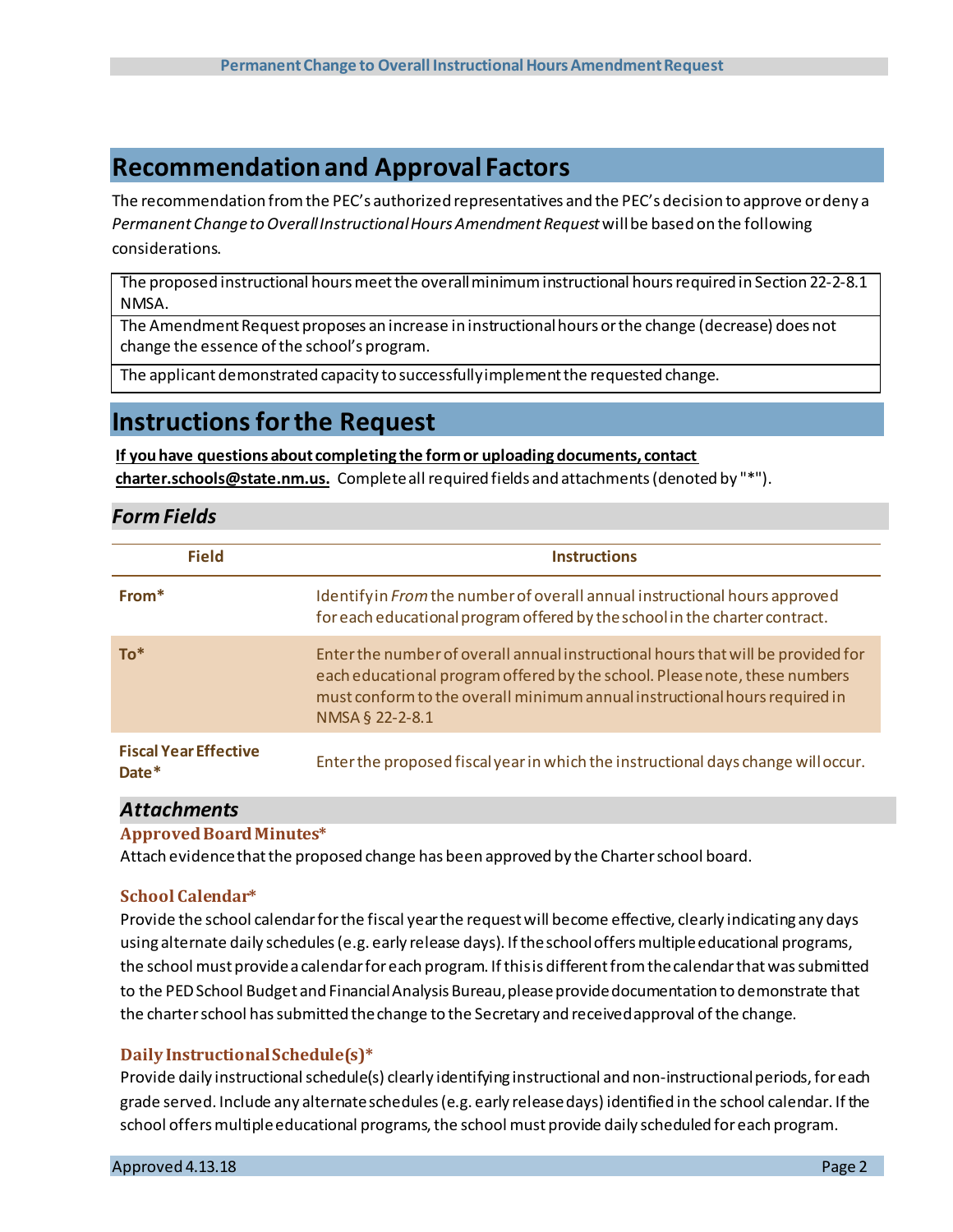#### **Permanent Change to Overall Instructional Hours Amendment Request**

#### **Narrative\***

Upload a narrative that responds to the following prompts:

 $\Box$  Describe the rationale for this request.

 $\square$  If the school has earned a Tier 1 or Tier 2 rating (or C or better if there is no Tier rating) available), the school must describe why the change will not adversely affect school performance.

 $\Box$  If the school has earned a Tier 3 or Tier 4 rating (or D or F if there is no Tier rating available), the school must describe how the proposed change to instructionaldayswill improve pupil achievement in the target population served by the charter.

 $\square$  Describe how the school calendar(s) and daily instructional schedule(s) submitted demonstrate compliance with NMSA § 22-2-8.1 regarding annual instructional hours for each grade served.

 $\Box$  Describe the budget impact of the change and explain how the change results in that impact.

# **AdministrativeCompleteness Review**

An administratively complete requestincludes:

- ☐ Fully completed form
- $\Box$  Approved Board Minutes
	- Comply with Open Meeting Law
	- Board alignswith whatis currently on filewith PEC
- □ School Calendar(s)
- $\Box$  Daily Instructional Schedule(s)
- ☐ Narrative, addressing all prompts